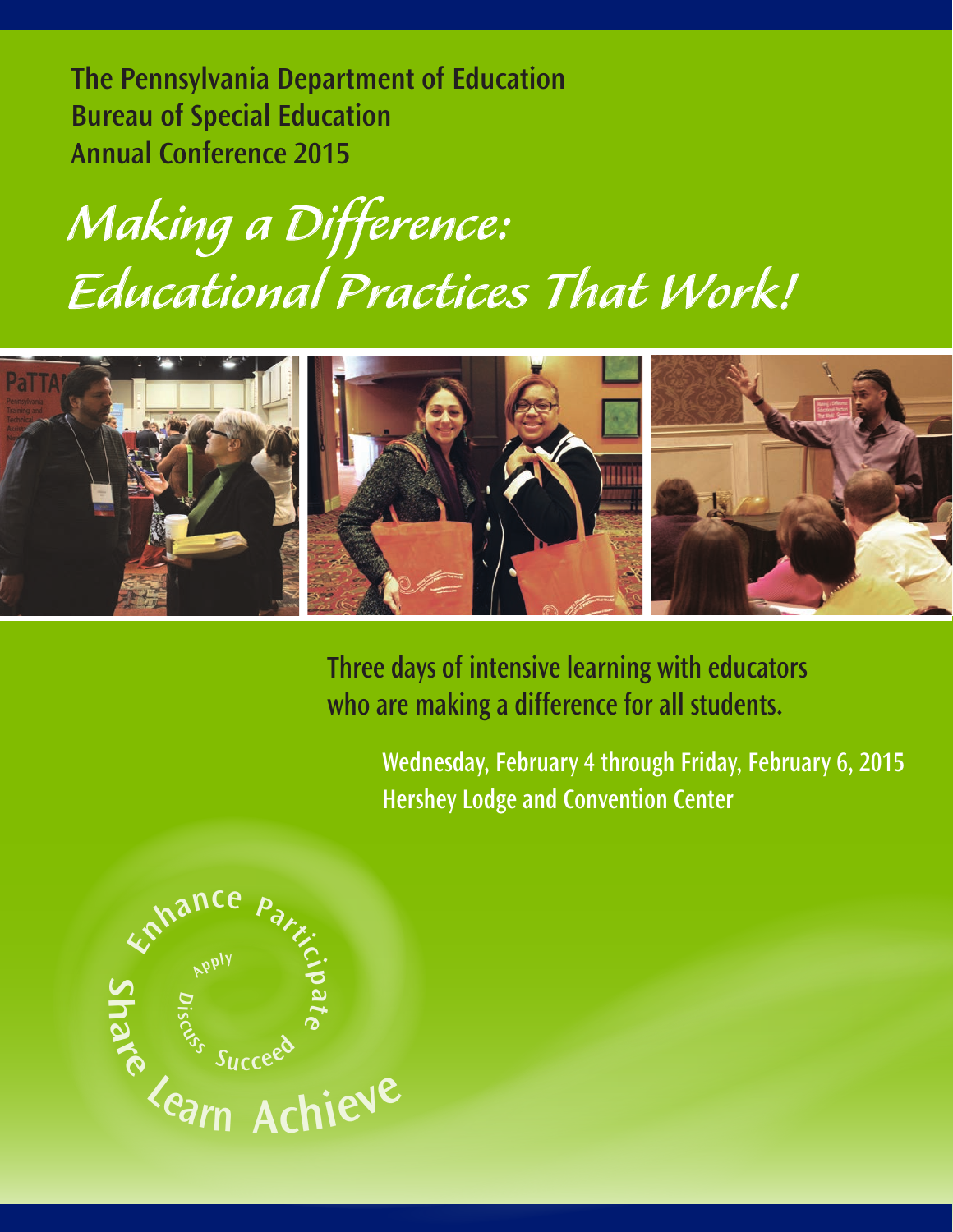Are you wondering how to help students thrive in a global community? Do you want to learn effective instructional strategies? Are you looking for ways to enable students with disabilities to succeed?

## This is the conference for you.

Join Pennsylvania's educators for the Bureau of Special Education's signature event. This annual, statewide conference offers an opportunity to learn and engage with nationally-known presenters, as well as colleagues from across the state, highlighting effective instructional strategies and interventions designed to make an educational difference for all students.

*Keynotes*

Leading the New Literacies: Digital, Media, Global, in Every Classroom for All Learners *Heidi Hayes Jacobs, Ph.D.* 

## Sacking Dyslexia: Enabling Students to Succeed *Robert Tate*

## Enhancing Strength or Fixing Deficit: Shifting the Education Paradigm

*Yong Zhao, Ph.D.*

Would you like to engage your school in digital literacy upgrades? How do we help our students critique and create media that prepares them for future careers and college? Do you want to globalize your classroom? These questions will be addressed in this lively and hands-on session. Our learners need capability and sophistication in these three new 21st century literacies to be prepared not only for the future, but for the present. Dr. Jacobs will share practical steps in identifying these literacies in classroom practice and how they intersect in dynamic projects for our learners K through 12. Based on her book series with Solution Tree, *Contemporary Perspectives on Literacy*, Dr. Jacobs will focus on how to make the transition from dated practices to a dynamic approach. Special attention will be given to aligning to standards and mission statements.

National Football League veteran, Robert Tate, understands how challenging school can be for a child with dyslexia. In this keynote presentation, Mr. Tate will share his experiences – his struggles in school and the toll it took on his state of mind. With the support of his mother, extra effort, and hard work, Mr. Tate overcame his battle with dyslexia and now supports children with dyslexia in their efforts to succeed. Mr. Tate will convey how parents and teachers can ensure that children with dyslexia get the reading support needed for success.

Technology and globalization have brought massive changes to society. They have also redefined the value of talents and skills. According to Dr. Zhao, what used to be valuable has become less so, and what used to be undervalued has gained more value. As a result, today's society values greatness and diversity – that is, all talents can be valuable, but they must be great. In this presentation, Dr. Zhao presents reasons for, and elements of, a paradigm shift in education to enhance students' individual strengths.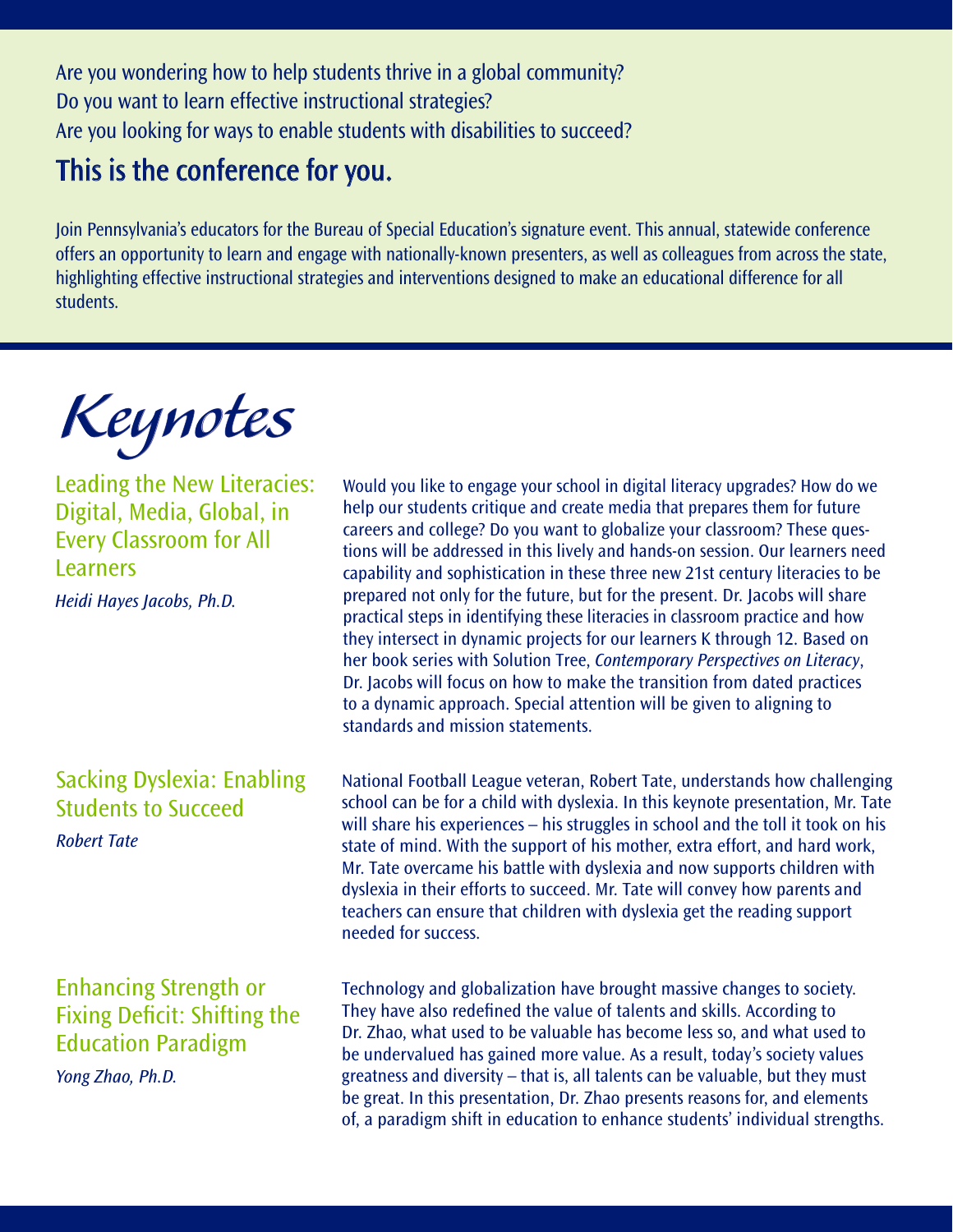*Highlighted Sessions More information about additional sessions and presenters is available at: tinyurl.com/pdeconference.*

20 Years of Published Case Law Under the IDEA and 504/ADA in Pennsylvania *Perry Zirkel, Ph.D., JD*

Choosing Transition Assessments, Understanding Results, Writing and Implementing Plans *James Martin, Ph.D.* 

Common Causes of Disproportionality *Chemay Morales-James*

Connecting Families and School Staff to Pennsylvania Tools and Resources *Batya Elbaum, Ph.D.* 

Curriculum Mapping: A Four-Phase Model for Aligning Your Local Curriculum and Assessment *Heidi Hayes Jacobs, Ph.D.* 

Effective Teaching Strategies That Accommodate Diverse Learners *Michael Coyne, Ph.D.*

Ethical Issues Surrounding Electronic **Communication** *Barbara Bole Williams, Ph.D.*

Ethical Principles for School **Psychologists** *Barbara Bole Williams, Ph.D.*

Facilitating Fluency and Automaticity: Purposeful, Planned, and Targeted Practice Activities *Paul J. Riccomini, Ph.D.*

From Number Sense to Fraction Sense *Nancy Dyson, Ph.D.*

Fundamental Facilitation Practices for **Teamwork** *Rhonda Beach Tyree*

Getting Them All Engaged: Inclusive Active Participation *Anita Archer, Ph.D.*

High-Impact Strategies of Family Engagement in Elementary and Secondary Education *Anne Henderson, Ph.D.* 

Important Components of Special Education for Principals and Other Administrators *David Bateman, Ph.D.*

Instructional Scaffolding to Promote More Strategic Mathematical Problem Solving Skills *Paul J. Riccomini, Ph.D.*

A New Online Transition Assessment and a Disability Awareness/ Self-Advocacy Lesson Package *James Martin, Ph.D.*

Protocol for Accommodations in Reading: Evidence-based Decision Making *Denise DeCoste, Ph.D.*

Reading Comprehension: The Quest for the Holy Grail *Melissa Farrall, Ph.D.*

Research-Based Services for Learners Who Are Gifted: A Continuum of **Services** *Karen Rogers, Ph.D.*

Short Writing **Often**, Not Just Long Writing Seldom *Anita Archer, Ph.D.*

Teacher Strategies for Twice Exceptional Learners *Karen Rogers, Ph.D.*

Testing Reading Fluency: More Than Just the Numbers *Melissa Farrall, Ph.D.*

Time to Demystify Dyslexia! *Nancy Hennessy, M.Ed., LDT-C*

Transition to College for Students on the Autism Spectrum *Jane Thierfeld Brown, Ed.D.*

Words to the Wise on Preventing Special Education Litigation *David Bateman, Ph.D.*

# *Networking Events*

#### Ask the Bureau

This is your opportunity to meet and talk with Bureau of Special Education advisors. You are encouraged to ask questions related to special education issues.

### Exhibit Hall

Explore the Exhibit Hall to discover new resources, technology, and services for you and your students.

- Attend the Welcome Reception.
- Visit displays and demonstrations that will spark your imagination.
- Join your colleagues for lunchtime discussion.

#### Poster Sessions

These sessions will highlight effective practices used by local education agencies and programs throughout the state.